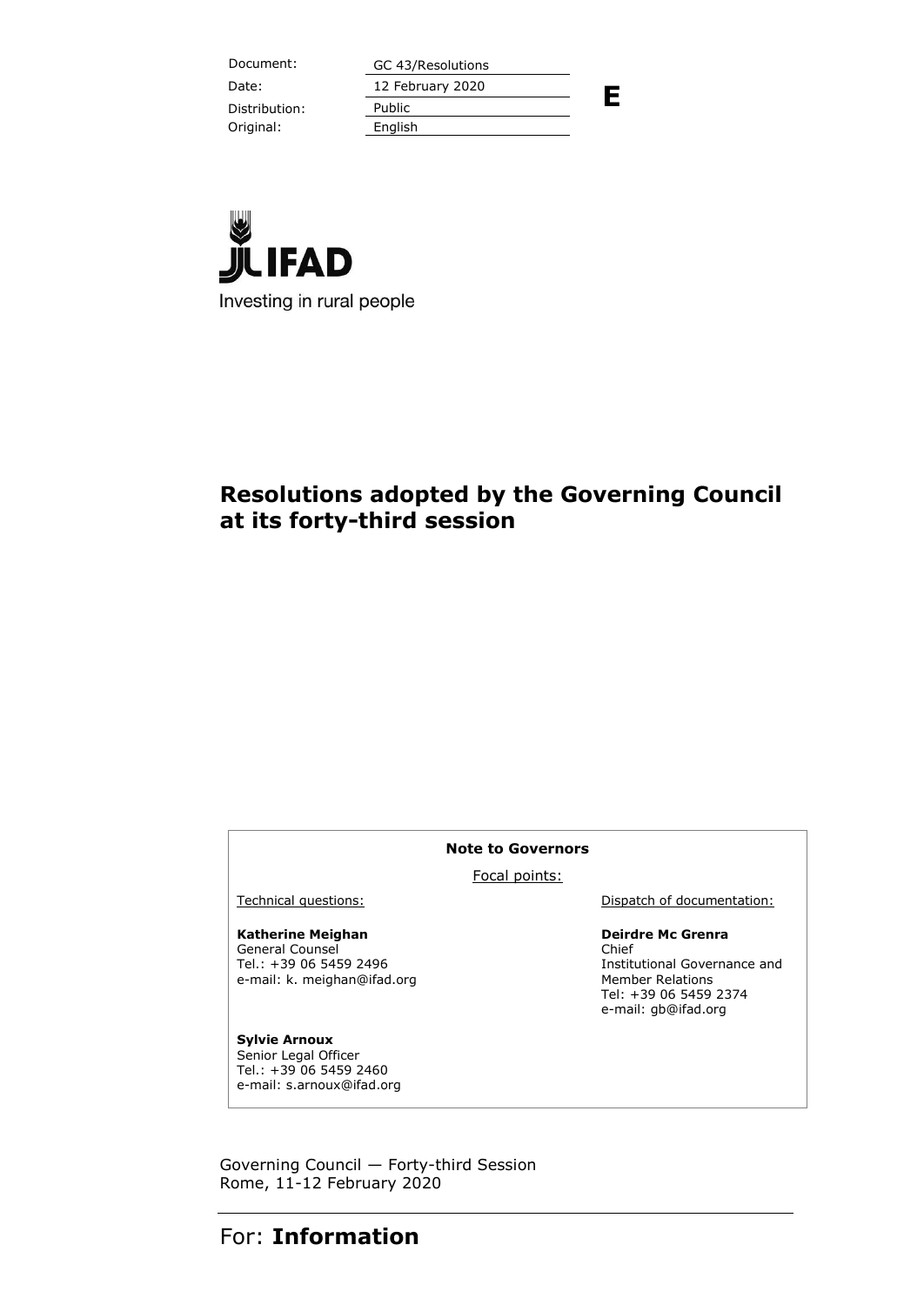# **Resolutions adopted by the Governing Council at its forty-third session**

- 1. The Governing Council, at its forty-third session, adopted resolution 211/XLIII on 11 February 2020, and resolutions 212/XLIII, 213/XLIII, 214/XLIII and 215/XLIII on 12 February 2020.
- 2. These resolutions are transmitted for the information of all Members of IFAD.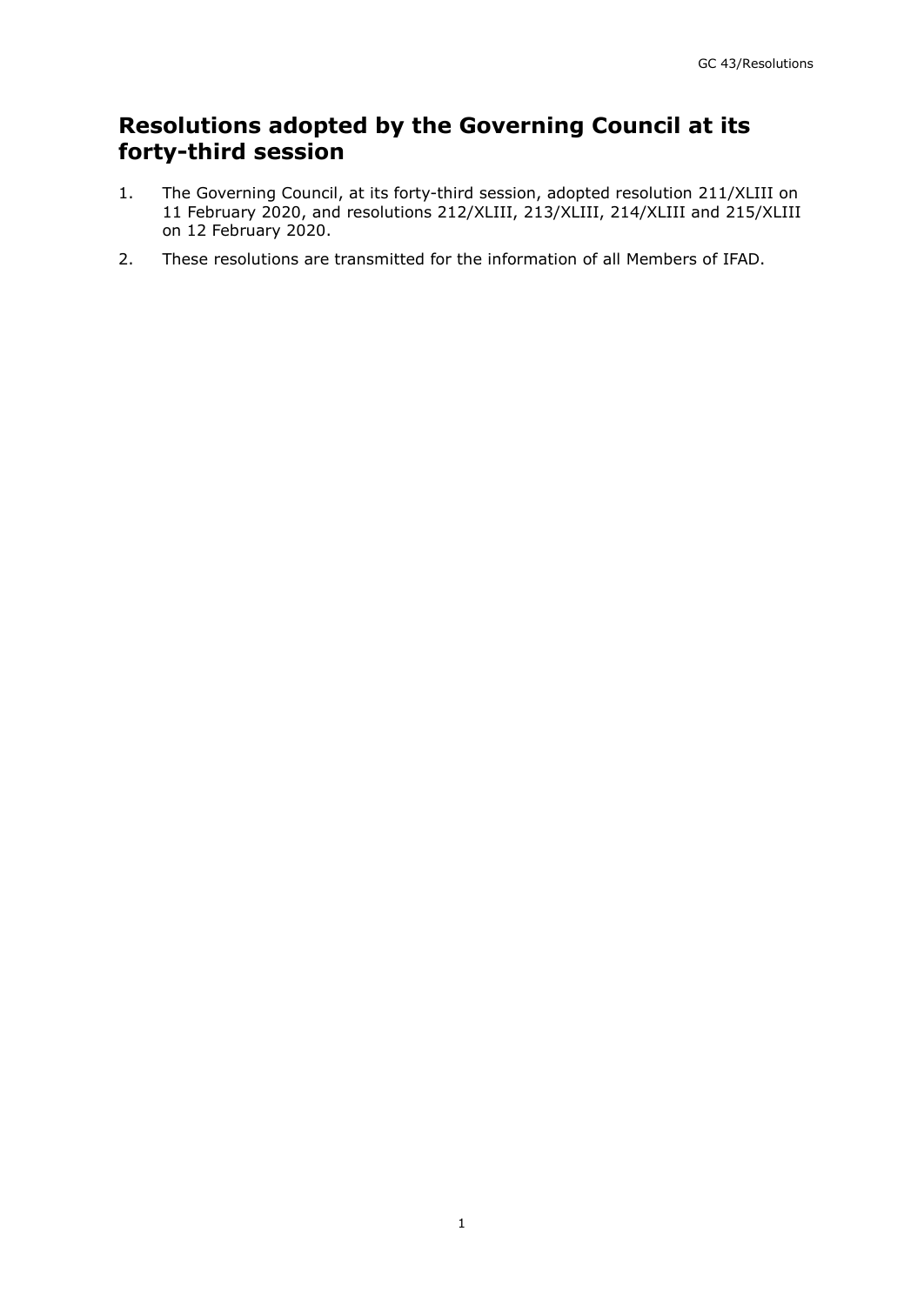# **Resolution 211/XLIII**

## **Establishment of the Consultation on the Twelfth Replenishment of IFAD's Resources**

### **The Governing Council of IFAD,**

**Recalling** article 4, section 3, of the Agreement Establishing IFAD, which provides that, in order to assure continuity in the operations of the Fund, the Governing Council shall periodically review the adequacy of the resources available to the Fund;

**Further recalling** that the period established by Governing Council resolution 203/XLI for the Eleventh Replenishment of the IFAD's resources will conclude on 31 December 2021;

**Having considered** the statement of the President on the need for a review of the adequacy of the resources available to the Fund and document GC 43/L.4 thereon;

**Having further considered** the need for the establishment of a Consultation on the Twelfth Replenishment of IFAD's Resources;

**Noting** the report of the Ad Hoc Working Group on Governance and its recommendations and the approval of such recommendations by the Governing Council at its fortieth session (resolution 194/XL);

### **Decides that**:

- 1. A Consultation on the Twelfth Replenishment of IFAD's Resources ("the Consultation") shall be established, to review the adequacy of the Fund's resources and to report to the Governing Council. Based on the favourable experience of having an External Chair during the IFAD9, IFAD10 and IFAD11 Consultations, the Governing Council selects Mr Kyle Peters as the External Chair of the Consultation. The tasks of the Chair are annexed to this resolution.
- 2. The first session of the Consultation shall be held on 13-14 February 2020.
- 3. The Consultation shall consist of 25 Member States from List A, 10 Member States from List B and 22 Member States from List C. The countries participating from each List should be determined by the Members of that List and communicated to the President no later than 11 February 2020. List A Members not designated as one of the 25 Members of the Consultation from that List shall be authorized to attend the sessions of the Consultation as silent observers. The Consultation may also subsequently invite such other Member States to participate in sessions of the Consultation as may facilitate its deliberations.
- 4. The Consultation shall submit a report on the results of its deliberations and any recommendations thereon to the forty-fourth session and, if required, subsequent sessions of the Governing Council, with a view to adopting such resolutions as may be appropriate.
- 5. The President is requested to keep the Executive Board informed of the progress of the deliberations of the Consultation.
- 6. The President and the staff are requested to provide such assistance to the Consultation as may be necessary for the effective and efficient discharge of its functions.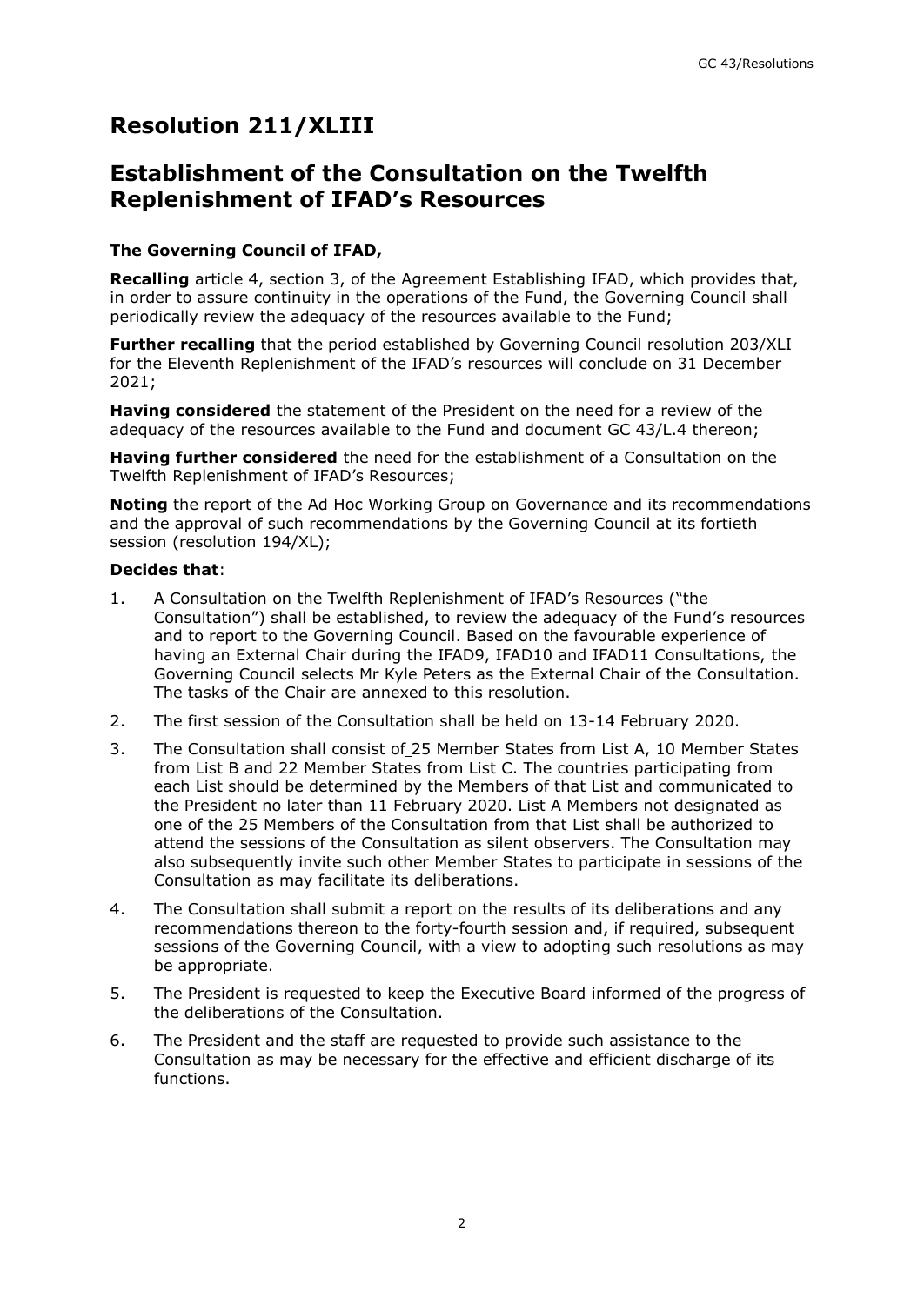### **Annex to resolution 211/XLIII**

## **Tasks of the Chair of the Consultation**

Under the authority of the Consultation on the Twelfth Replenishment of IFAD's Resources, the Chair will:

- (i) Chair formal Consultation sessions;
- (ii) Oversee all aspects of the Consultation sessions, discussions and deliberations, providing guidance and support to the Secretariat;
- (iii) Critically review and comment on draft documentation and reports prepared for each Consultation, ensuring quality control and strategic coherence;
- (iv) With support from the Secretariat, synthesize discussions and prepare a summary of each session concisely and accurately, reflecting the status of negotiations;
- (v) Lead and facilitate discussions and negotiations among Member States, as well as between IFAD's leadership and Member States, to build consensus in order to achieve successful outcomes for reviewing the adequacy of the Fund's resources;
- (vi) Mobilize external support for IFAD, including at the political level, within Member States in collaboration with delegates and IFAD Management;
- (vii) Ensure that the final report and recommendations of the Consultation respond to the terms of reference of the Consultation and conform to the Agreement Establishing IFAD and other documents adopted by the Governing Council; and
- (viii) Work with the President and staff to prepare for sessions and negotiations in order to ensure that issues are presented effectively.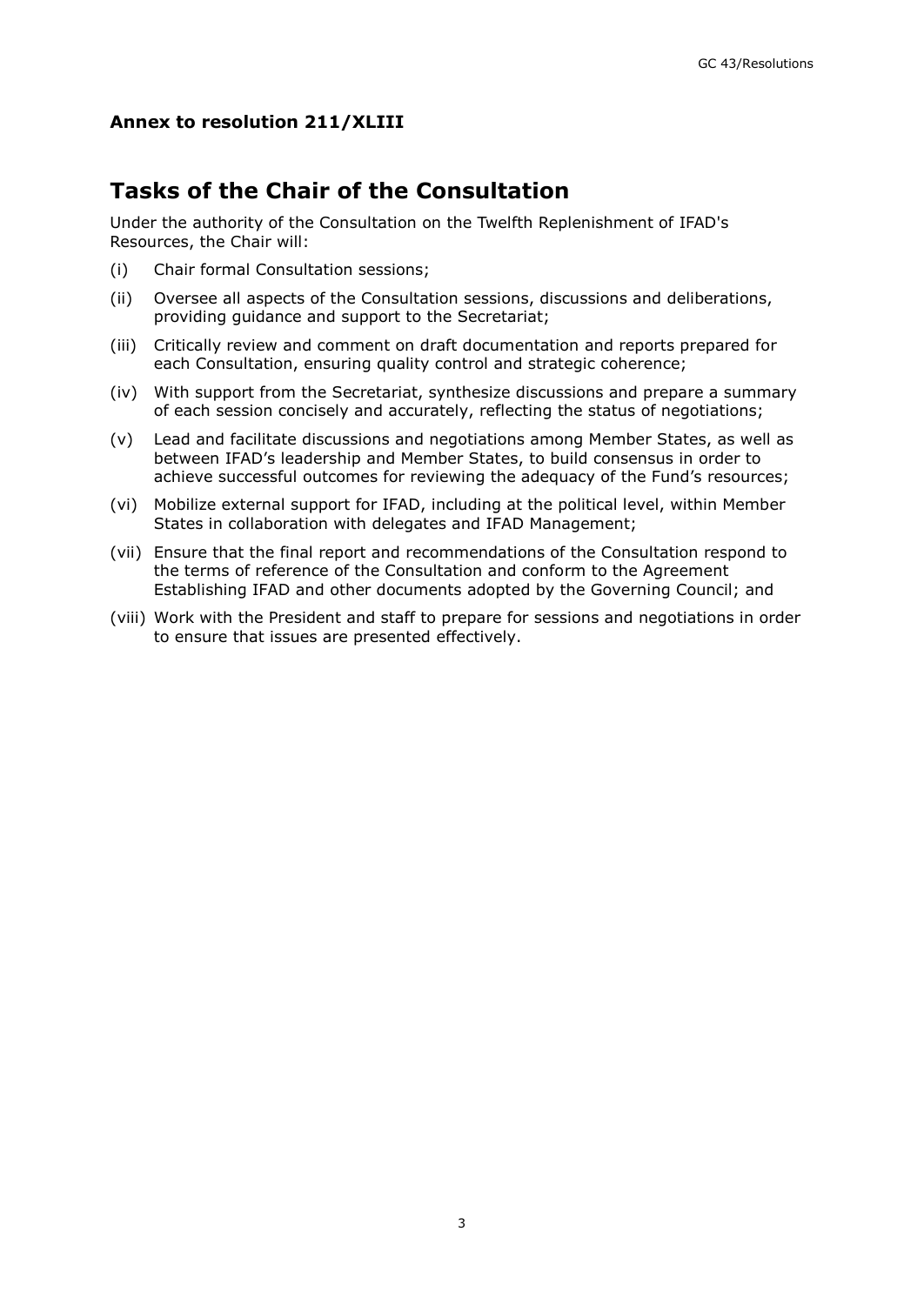# **Resolution 212/XLIII**

## **Administrative budget comprising the regular budget, capital budget and an Independent Office of Evaluation of IFAD budget for 2020, and a targeted capacity investment of IFAD for 2020**

### **The Governing Council of IFAD,**

**Bearing in mind** article 6.10 of the Agreement Establishing IFAD and regulation VI of the Financial Regulations of IFAD;

**Noting** that, at its 128<sup>th</sup> session, the Executive Board reviewed and agreed upon a programme of work of IFAD for 2020 at a level of SDR 760 million (US\$1,062 million), which comprises a lending programme of SDR 719 million (US\$1,004 million) and a gross grant programme of US\$58 million;

Further noting that, at its 128<sup>th</sup> session, the Executive Board reviewed and approved the appropriation for the replenishment special expenditure budget for the IFAD12 replenishment exercise in the amount of US\$1.1 million;

**Having considered** the review of the 128th session of the Executive Board concerning the proposed regular budget, capital budget and the Independent Office of Evaluation of IFAD budget for 2020, and a targeted capacity investment of IFAD for 2020;

**Aware** that, in 2004, Governing Council resolution 133/XXVII authorized the amendment of regulation VI, paragraph 2 of the Financial Regulations of IFAD, to allow unobligated appropriations at the close of the financial year to be carried forward into the following financial year up to an amount not exceeding 3 per cent of the said financial year;

**Conscious** that the aforementioned 3 per cent carry-forward currently applies to the administrative budget, and noting the need for a 5 per cent cap for carrying forward unspent balances arising from savings achieved in 2019 into the 2020 financial year to support delivery of certain corporate priorities;

**Approves** the administrative budget, comprising: first, the regular budget of IFAD for 2020 in the amount of US\$157.9 million; second, the capital budget of IFAD for 2020 in the amount of US\$4.445 million; third, the budget of the Independent Office of Evaluation of IFAD for 2020 in the amount of US\$6.055 million. In addition, the Board agrees to a set-aside reserve budget of up to US\$12 million for the targeted capacity investment and reform as set forth in document GC 43/L.6, determined on the basis of a rate of exchange of EUR 0.885:US\$1. Access to the set-aside reserve budget will be subject to the Executive Board's approval in April 2020 of a detailed two-year implementation plan for the targeted capacity investment, indicating specific actions expected to take place in 2020 and 2021 or crossing both years. The Executive Board will then decide the exact amount that can be drawn down from the set-aside reserve funds for 2020. At the 131st session of the Executive Board in December 2020, the Board will review the progress of the implementation plan, decide on possible revisions, and reassess funding needs for 2021 within the set-aside reserve budget. Staff posts and any other recurrent costs will not be funded by the targeted capacity investment. *Carryforward funding sources will be used to the extent possible*. The targeted capacity investment will be re-examined by the Board in 2021.

**Determines** that, in the event the average value of the United States dollar in 2020 should change against the euro rate of exchange used to calculate the budget, the total United States dollar equivalent of the euro expenditures in the budget shall be adjusted in the proportion that the actual exchange rate in 2020 bears to the budget exchange rate; and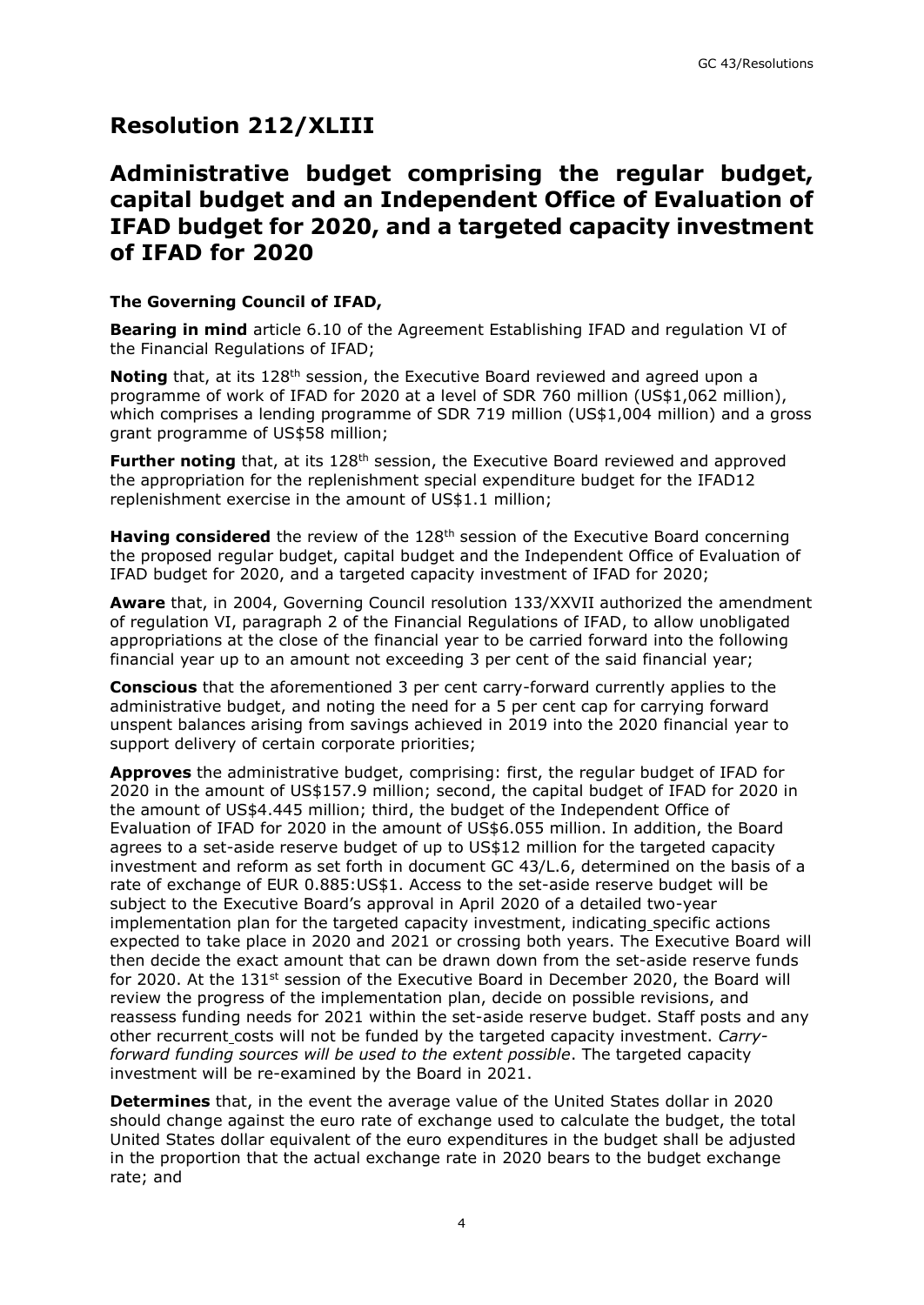**Further** approves that unobligated appropriations at the close of the financial year 2019 may be carried forward into the 2020 financial year up to an amount not exceeding 5 per cent of the corresponding appropriations.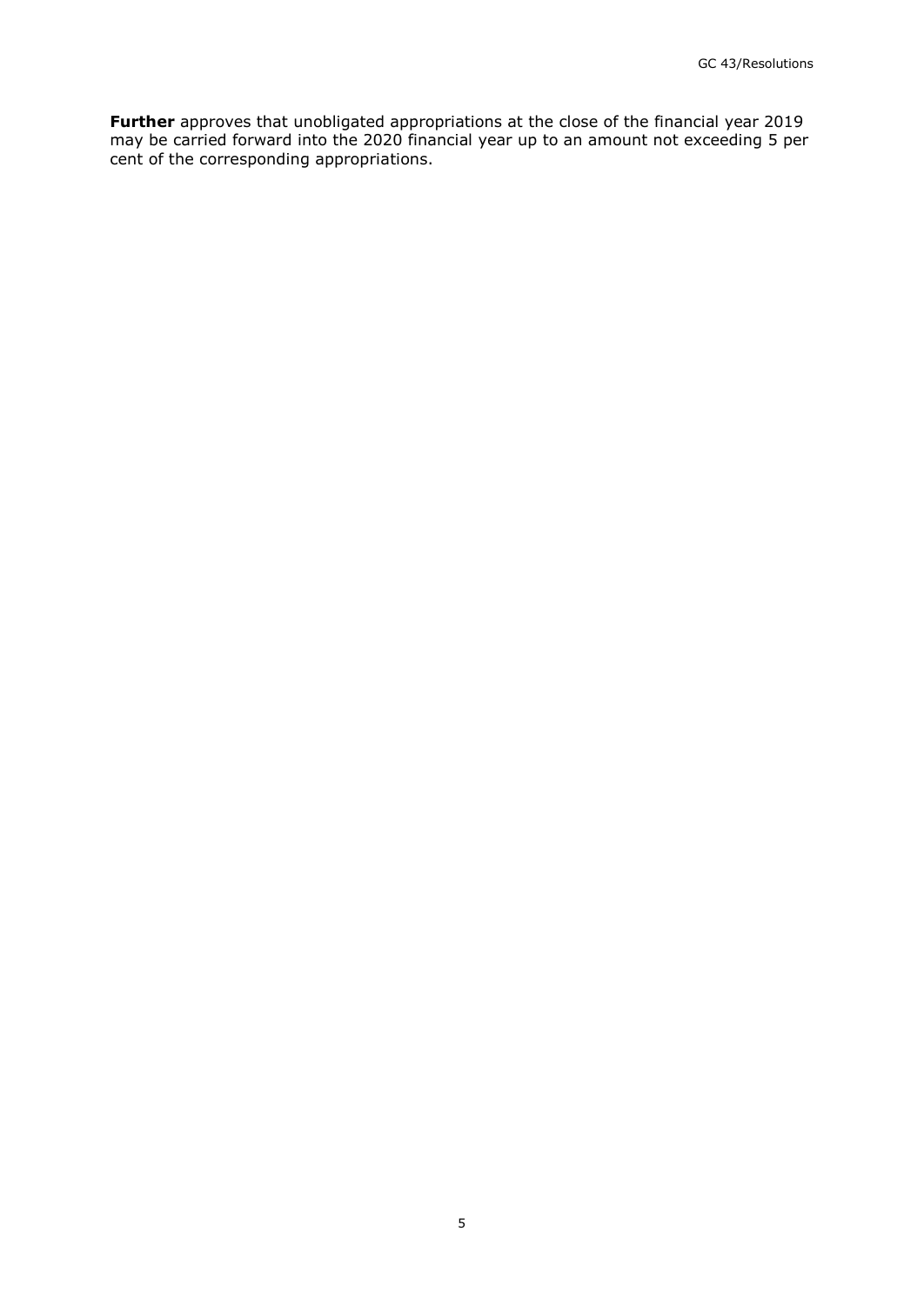# **Resolution 213/XLIII**

## **Revision of the Policies and Criteria for IFAD Financing**

## **The Governing Council of IFAD,**

**Recalling** resolution 178/XXXVI, in which it decided upon the proposal of the Executive Board to approve the Policies and Criteria for IFAD Financing;

**Having reviewed** the proposed revisions to the Policies and Criteria for IFAD Financing submitted by the Executive Board as contained in document GC 43/L.9;

**Adopts** the proposed revisions to the Policies and Criteria for IFAD Financing, which shall take effect on 1 January 2022; and

### **Hereby** decides:

Section I, paragraph 3 is hereby amended to read as follows (added text is underlined):

3. The Lending Policies and Criteria were amended by the Governing Council several times between 1994 and 1998, but the document was not updated or reviewed thereafter. In 2010, the Governing Council instructed the Executive Board to "submit to the thirty-fourth session of the Governing Council in 2011 revised Lending Policies and Criteria that shall take into account all developments since the last revision of the Lending Policies and Criteria in 1998 and express concisely and clearly the broad policies and criteria applicable to financing by the Fund." As a result, the Policies and Criteria for IFAD Financing were adopted by the Governing Council in February 2013. In 2018 and in 2019, the Policies and Criteria for IFAD Financing were amended to reflect changes required to give effect to the transition framework, to reflect IFAD's engagement with the private sector and to update the financing terms. In 2020, the Policies and Criteria for IFAD Financing were amended to reflect changes required to give effect to the new Debt Sustainability Framework measures.

In section IV, paragraph 15.A(a)(iii) is hereby amended to read as follows (added text is underlined):

(iii) The conditions for super highly concessional, highly concessional, blend and ordinary lending terms shall be as follows:

In section IV, a new subparagraph  $(1)$  is added under paragraph  $15.A(a)(iii)$  and reads as follows (added text is underlined):

(1) Loans granted on super highly concessional terms shall be free of interest but bear a service charge on the principal amount outstanding of a tenth of one per cent (0.1 per cent) per annum for loans expressed in special drawing rights (SDR) and as determined by the Executive Board for other currencies on a financial equivalence basis, and have a maturity period of fifty (50) years (unless a shorter maturity is requested by the borrower), including a grace period of ten (10) years starting from the date of approval by the Executive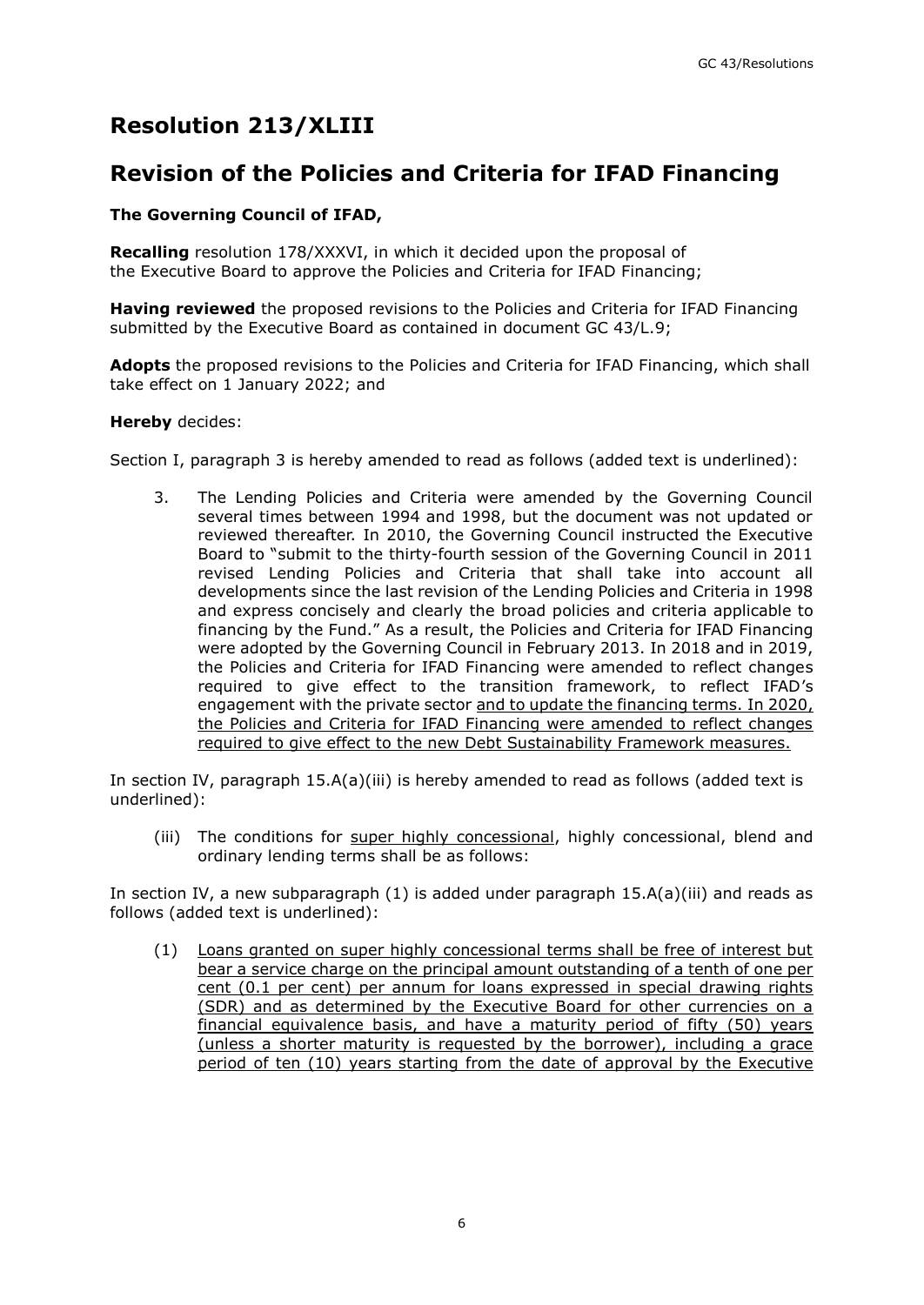Board. Loans on super highly concessional terms shall be granted exclusively to countries eligible for the debt sustainability mechanism;

The subsequent subparagraphs are renumbered accordingly.

In section IV, paragraph  $15.A(a)(iv)$  is hereby amended to read as follows (added text is underlined):

- (iv) The Executive Board shall:
	- (1) Determine the service charge and related interest applicable to loans on super highly concessional terms, on highly concessional terms and on blend terms expressed in a unit of denomination other than special drawing rights.

Section IV, paragraph 15.C is hereby amended to read as follows (added text is underlined and deleted text is shown in strikethrough):

**C. Debt sustainability mechanism**. Financing under the debt sustainability mechanism is provided to eligible Member States in the form of grants or a combination of a grant and a loans on super highly concessional terms and highly concessional terms, in accordance with arrangements for implementation of a debt sustainability framework at the Fund established by the Executive Board. Eligible Member States are also subject to the Non-Concessional Borrowing Policy and the associated remedies.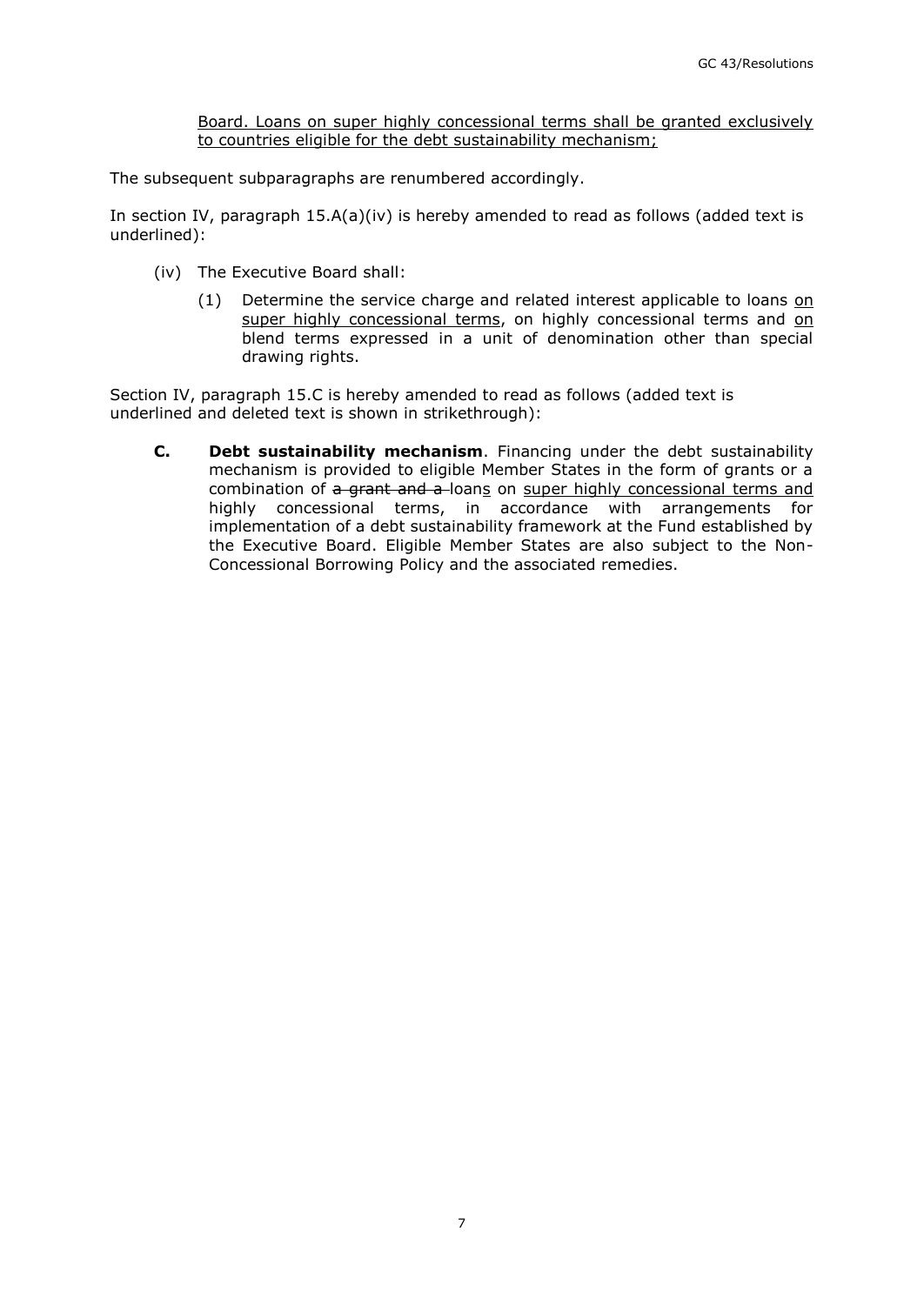# **Resolution 214/XLIII**

## **Re-establishment of a committee to review the emoluments of the President**

### **The Governing Council of IFAD,**

**Considering** that, at its fortieth session in February 2017, the Governing Council decided that the salary, allowances and other entitlements specified in resolution 192/XL shall apply to the person appointed as President of IFAD at the fortieth session of the Governing Council, and that the present incumbent of the office of the President will complete his term of office on 31 March 2021;

**Considering therefore** that it is advisable to revisit the emoluments of the President;

**Having considered** document GC 43/L.7, the proposal therein and the Executive Board's recommendation thereon, and acting under rule 15 of the Rules of Procedure of the Governing Council,

### **Decides:**

- (a) To re-establish an emoluments committee to review the overall emoluments and other conditions of employment of the President of IFAD. The committee shall submit to the forty-fourth session of the Governing Council, through the Executive Board, a report thereon together with a draft resolution on the subject for adoption by the Governing Council;
- (b) The committee shall consist of nine Governors (four from List A, two from List B and three from List C) or their representatives who may be nominated by the Chairperson pursuant to rule 15.2 of the Rules of Procedure of the Governing Council; and
- (c) The committee shall be provided with specialist staff to offer such support and advice as the committee may require.